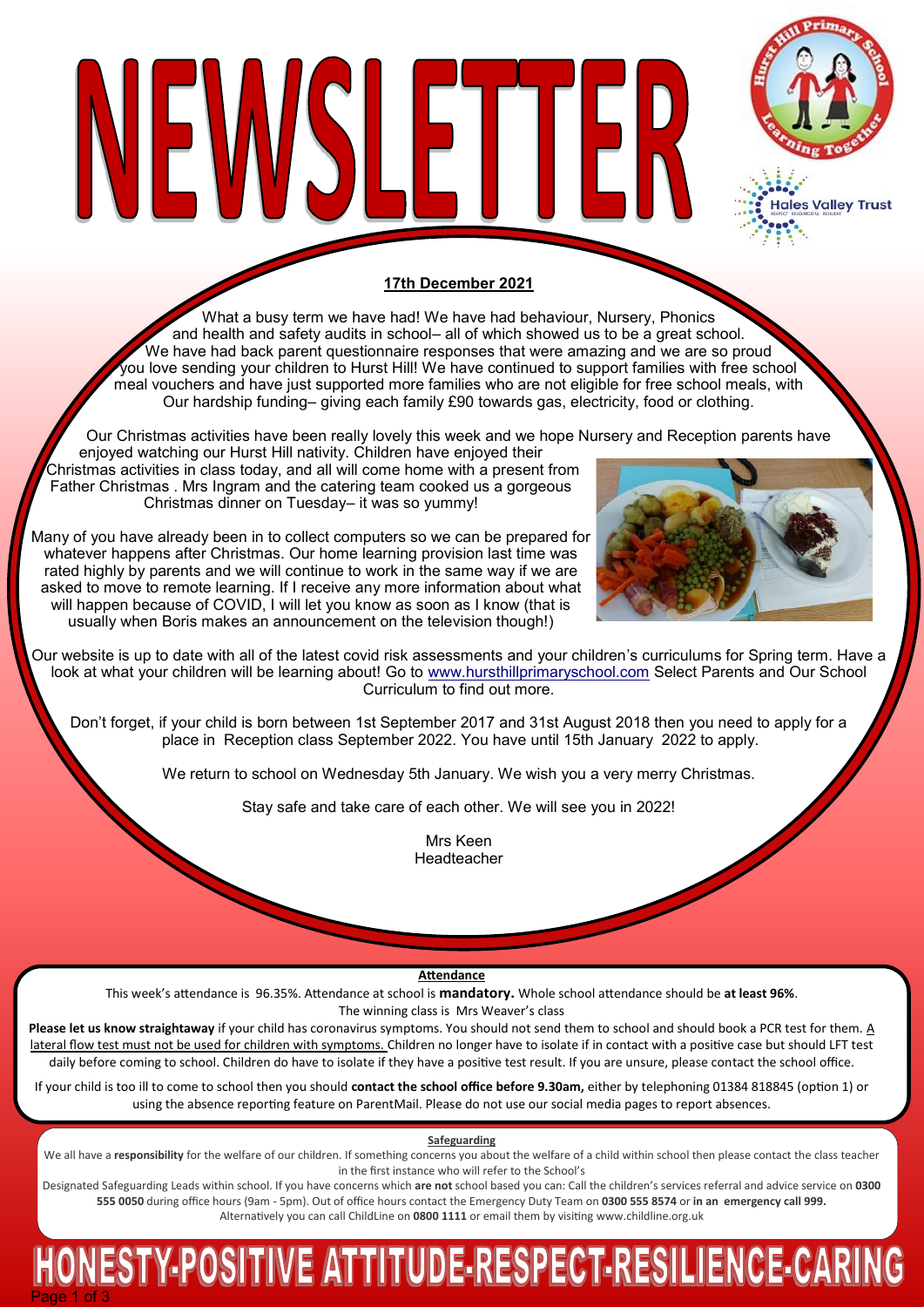*Hurst Hill Primary School, Paul Street, Coseley, Bilston, WV14 9AJ Tel: 01384 818845 Twitter @HurstHillTweets Facebook Hurst Hill Primary*

## **POSITIVE ATTITUDE**

#### **Below is the word count for each class for the Autumn Term**

Year 1- 1,988 Year 2– 166,080 Year 3– 324,575 Year 4– 602,667 Year 4/5– 1,433,046 Year 5– 1,422,972 Year 6– 3,499,866

#### This week's **Century** stars are: **Mullet Containery** 10th January– Nursery children return

Deerece, Vivaan, Aminta, Evie R and Junior **Well done!** 

# **CARING**

### **Dudley Community Information Directory**

The Dudley Community Information Directory is an important tool for the community, to find information on groups, support, activities, health and care services, and much more.

The Covid-19 pandemic has brought many challenges to local people, and in light of this, it's important for residents and the school community know that there is help accessible via the online directory. A new video has been produced to highlight the directory - to watch the video, people can go to <https://youtu.be/tS1uPamZkXY>

People can access the Dudley Community Information Directory online at: [www.dudleyci.co.uk](http://www.dudleyci.co.uk/)



# **DIARY DATES**

**INSET Dates:** Tuesday 4th January, Monday 28th February and Friday 27th May

**Tuesday 4th January-** INSET day

**Wednesday 5th January–** Reception to year 6 return

**Thursday 6th January–** Year 3 visit

**Friday 7th January**– New nursery children settling in session 8.45-11.30

### **RESPECT**

**Star Pupils of the term** show our school values of honesty, positive attitude, resilience, respect and caring. They have earned a treat with Mrs Keen in the Spring Term

| <b>Nursery</b><br>Ida | Reception<br>Louis |
|-----------------------|--------------------|
| Year 1                | Year 2             |
| <b>Billy</b>          | Logan              |
| Year 3                | Year 4             |
| Imogen                | Lucy               |
| Year 4/5              | Year 5             |
| Bentlev               | Isabella           |

**Year 6**

**Liam**

#### **RESILIENCE**

**We are running weekly class battles on Times Tables Rock Stars. The winning classes this week are:**

2RW, 5MJ and 4/5JW

#### **HONESTY**

**We use house-points at Hurst Hill to reward pupils for following our school rules and values. This week our house point totals are:**

**Ruby– 159 Diamond-91 Emerald – 114 Sapphire— 101 Well done to this week's winners– Rubies!**

Page 2 of 3